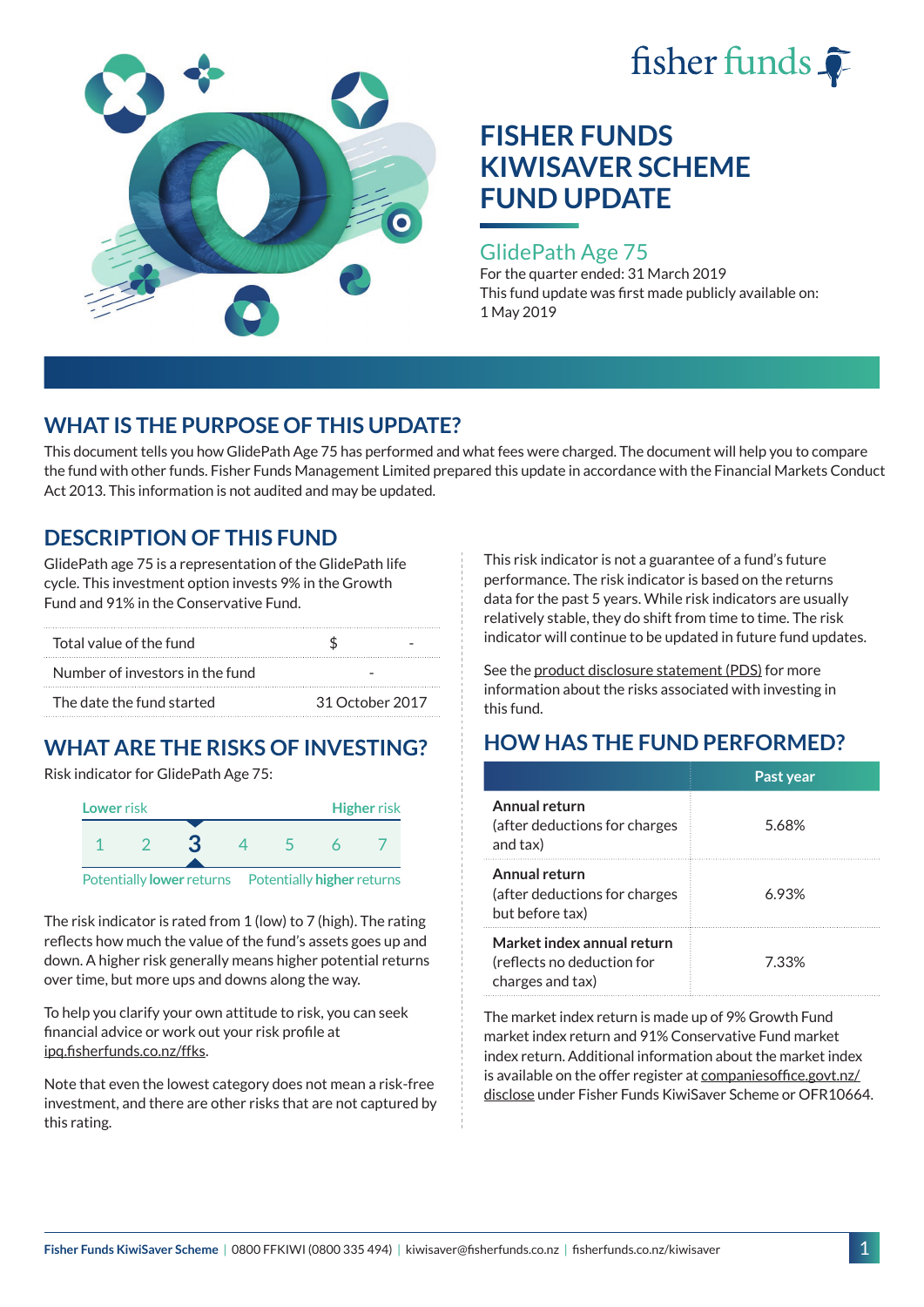# **ANNUAL RETURN GRAPH**



This shows the return after fund charges and tax for each year ending 31 March since the fund started. The last bar shows the average annual return since the fund started, up to 31 March 2019.

**Important:** This does not tell you how the fund will perform in the future.

Returns in this update are after tax at the highest prescribed investor rate (PIR) of tax for an individual New Zealand resident. Your tax may be lower. The market index return reflects no deduction for charges and tax.

#### **WHAT FEES ARE INVESTORS CHARGED?**

Investors in GlidePath Age 75 are charged fund charges that include GST. In the year to 31 March 2018 these were:

|                                                       | % of net asset value   |
|-------------------------------------------------------|------------------------|
| <b>Total fund charges</b>                             | 1.02%                  |
| Which are made up of:                                 |                        |
| <b>Total management and</b><br>administration charges | 1.02%                  |
| Including:                                            |                        |
| Manager's basic fee                                   | 0.85%                  |
| Other management and<br>administration charges        | 0.13%                  |
| Total performance-based fees <sup>1</sup>             | 0.04%                  |
| Other charges:                                        | \$ amount per investor |
| Annual membership fee                                 | ዬ'⊰ራ                   |

Small differences in fees and charges can have a big impact on your investment over the long term.

#### **EXAMPLE OF HOW THIS APPLIES TO AN INVESTOR**

Sarah had \$10,000 in the fund at the start of the year and did not make any further contributions. At the end of the year, Sarah received a return after fund charges were deducted of \$568 (that is 5.68% of her initial \$10,000). Sarah also paid \$36 in other charges. This gives Sarah a total return after tax of \$532 for the period.

### **WHAT DOES THE FUND INVEST IN? Actual investment mix**

This shows the types of assets that the fund invests in.



#### **Target investment mix**

This shows the mix of assets that the fund generally intends to invest in.